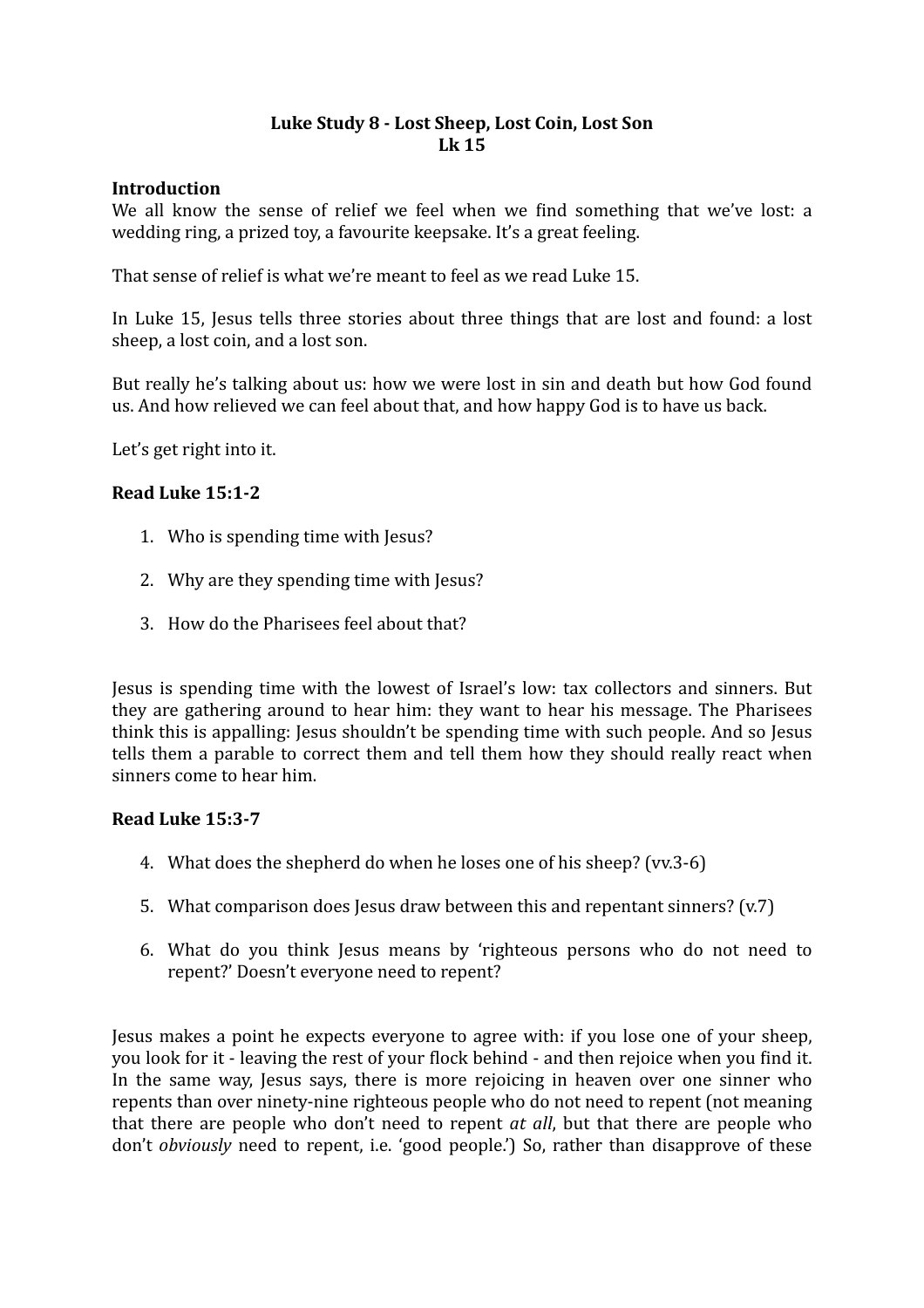sinners when they come to hear Jesus, the Pharisees should rejoice at their repentance, as Jesus rejoices.

Jesus makes the same point in another story (though really it's the same story just told in a different way: 'parable' in v.3 is singular).

# **Read Luke 15:8-10**

- 7. What does the woman do when she loses her coin? (vv.8-9)
- 8. What comparison does lesus draw between this and repentant sinners?  $(v.10)$
- 9. Who takes the initiative in both parts of this story in finding what's lost? What do you think this tells us about God?

Jesus makes the same point as in the first part of the parable: there is rejoicing in heaven when a sinner repents (and hence, the Pharisees should rejoice too).

In both parts of this parable, it is 'the finder' who takes the initiative: the shepherd has to look for his sheep and the woman has to look for her coin. The sheep and coin can't make their own way back to their owners: all they can do is wait to be found. There is something in here about salvation: God has to make the first move. Although sinners are responsible for coming back to God themselves, before they can do this, God must act in them first: he must 'look for' them. This is important to remember in any theology of salvation: although people must repent, they are powerless to do so until God acts. This must drive us to pray for our friends and family who have not yet started to 'gather around Jesus to hear him.'

But having stressed *God's side* of the process in sinners being found, Jesus now talks about the *human side* of being found, and our responsibility to return to God - but the wonderful and unexpected results when we do.

## **Read Luke 15:11-24**

- 10. What does the younger son ask his father? What does he do then? (vv.11-13)
- 11. But then a crisis hits. How does the younger son respond? How does that work out for him? (vv.14-16)
- 12. What realisation does the younger son have? What does this make him do? (vv.17-20a)
- 13. How does his father react? (vv.20b-24)
- 14. Why do you think Jesus tells this story? What impact might it have on you?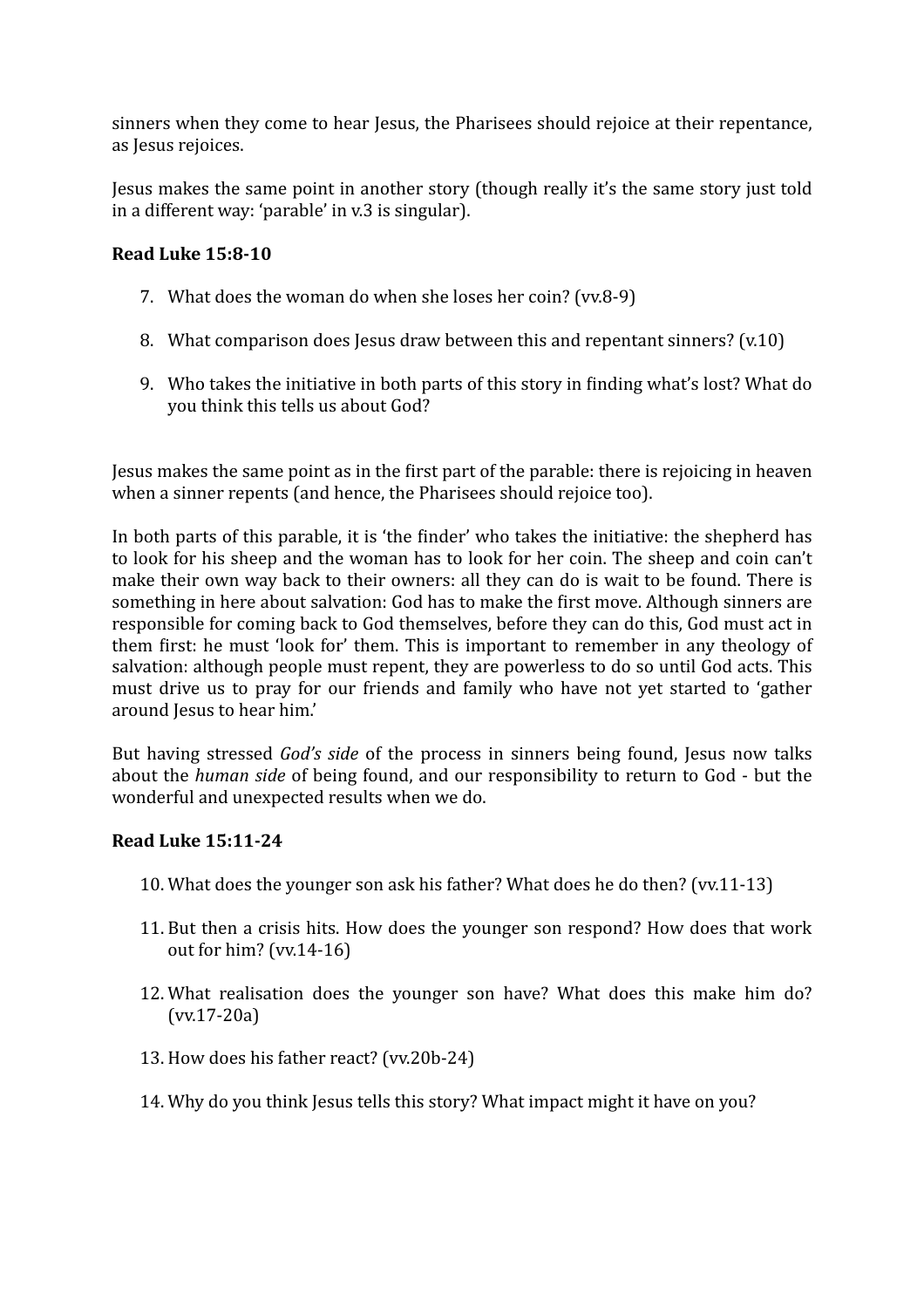Jesus tells a story about a son who asks his father for his share of the estate and then goes and squanders his money on 'wild living.' But when a famine hits, the son hits hard times: he's reduced to feeding pigs, and that for no pay! When he comes to his senses, he decides to return to his father, but not as his son: he will ask if he can be one of his servants. But the father will have none of it: before the son can even finish his preprepared speech, the father has wrapped him in a hug, covered him in kisses, put the finest clothes on him, and thrown a feast for him. Why? 'For this son of mine was dead and is alive again; he was lost and is found. So they began to celebrate.'  $(v.24)$ 

The message is clear: God will welcome repentant sinners when they return to him. This is great news for the sinners gathered around Jesus, and for anyone who has ever turned away from God - which is all of us. If we return to him, he accept us.

But not everyone is happy about the father's response.

#### **Read Luke 15:25-32**

- 15. How does the older brother react to his younger brother's reception? (vv.25-28)
- 16. What does he say is so unfair about it? (vv.29-30)
- 17. What does this say about his own relationship with his father?
- 18. How does his father respond? (vv.31-32)
- 19. How does the story end?
- 20. Why do you think lesus tells this story? What impact might it have on you?

The older brother - who has stayed at home and worked for his father the whole time his younger brother has been away - is furious at his father's response. The older brother has 'slaved for' his father all this time, but never even been given 'a goat' to go and celebrate with his friends. But now, his rebellious younger brother returns, and he's thrown a feast! How is that fair?

It's a point we may resonate with, until we see what's really going on for the older brother. On the one hand, he looks like the model son: he's stuck with his father when his brother abandoned him. But on the other hand, he's not really that different from his brother. He, too, sees his father as someone to get things from: a goat to celebrate with his friends, just as his brother asked for the inheritance. He, too, wants distance from his father: he wants the goat to celebrate *with his friends* - not his father - just as his vounger brother ran away to a distant country. In other words, the brothers want the same thing from their father - distance and the means to achieve it - but just go about it different ways. The vounger son does it by being bad; the older son does it by being good. But their intent is the same: they think the good life is one without their father, not with him. And that makes both brothers just as lost.